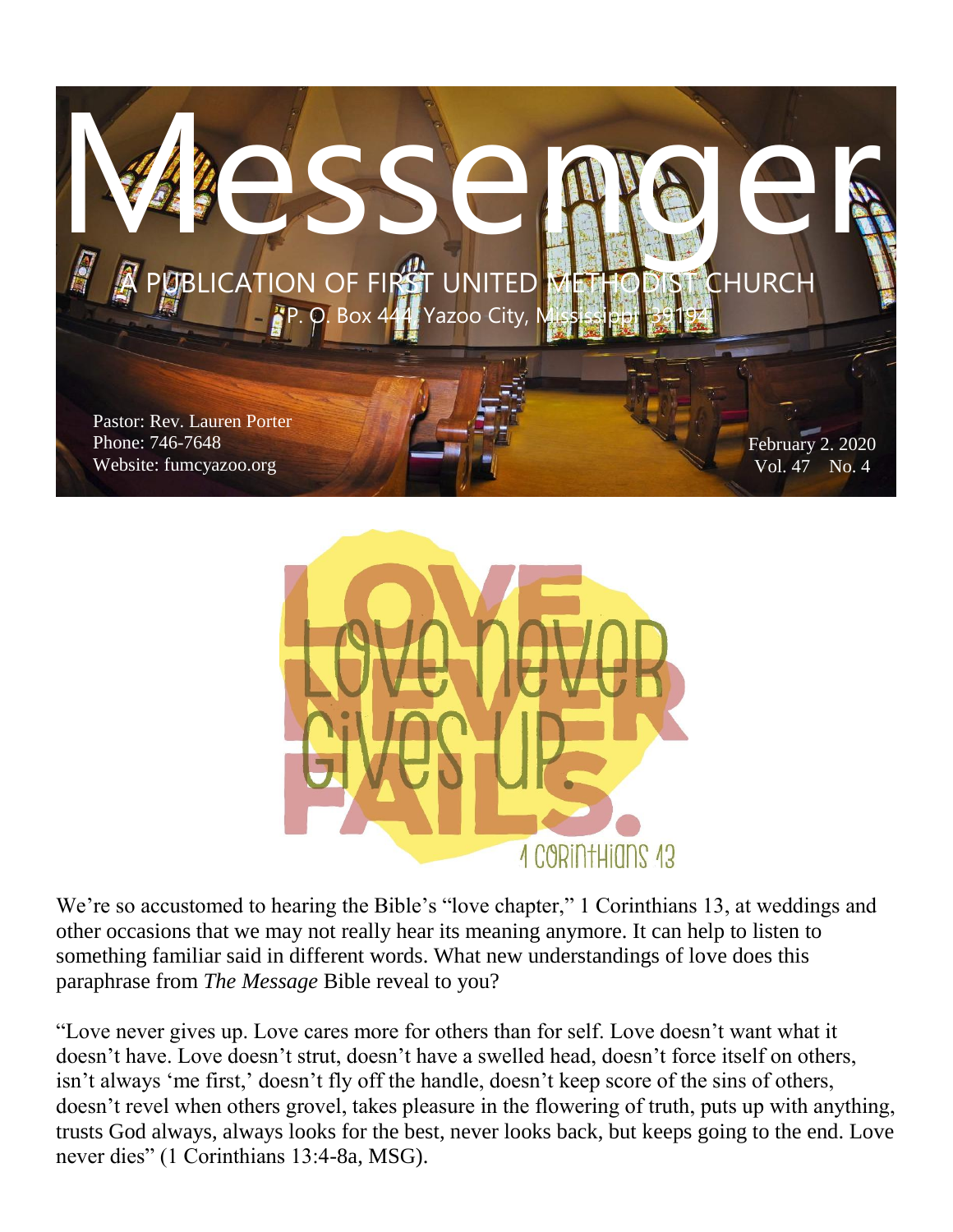

**SUNDAY, FEBRUARY 2** 9:00 a.m. Come AZ U R Service 9:50 a.m. Sunday School 11:00 a.m. Traditional Service **MONDAY, FEBRUARY 3** 9-12 noon Methodist Market **TUESDAY, FEBRUARY 4** 6:00 p.m. Ladies Bible Study/Millie's **WEDNESDAY, FEBRUARY 5** 3-4:15 p.m. Hiskidz Choir 3-4:30 p.m. Confirmation Class 4:30 p.m. Handbell Choir 5:30 p.m. In the Hands of God/Prayer Meeting 6:00 p.m. Chancel Choir 6:00 p.m. Adult Bible Study 6:15 p.m. Youth Small Group **SATURDAY, FEBRUARY 8** 9-12 noon Methodist Market



- 3. Bonnie Holmes, Katherine Phillips
- 4. Shirley Simmons, Lisa Haynes
- 5. Bill Summers
- 8. Mary Russell Perry, Jim Roberts

 $\sim$   $\sim$   $\sim$   $\sim$   $\sim$   $\sim$ 4. Mr. & Mrs. Gray Goodman

#### **Long Term Recovery Committee**



Special thanks to Reid Watson. Reid works at the Bank of Yazoo and has graciously volunteered his time to help keep track of all of the financial records, contributions, and disbursements for the Long Term Recovery Committee. That may not sound as compelling to some as rebuilding houses, but honestly, without his help the LTR Committee would have been many times overdrawn. So, thank you, Reid, for all you do!

"Whatever is true. whatever is noble, whatever is right, whatever is pure, whatever is lovely,<br>whatever is admirable if anything is excellent or praiseworthythink about such things."

Philippians 4:8, NIV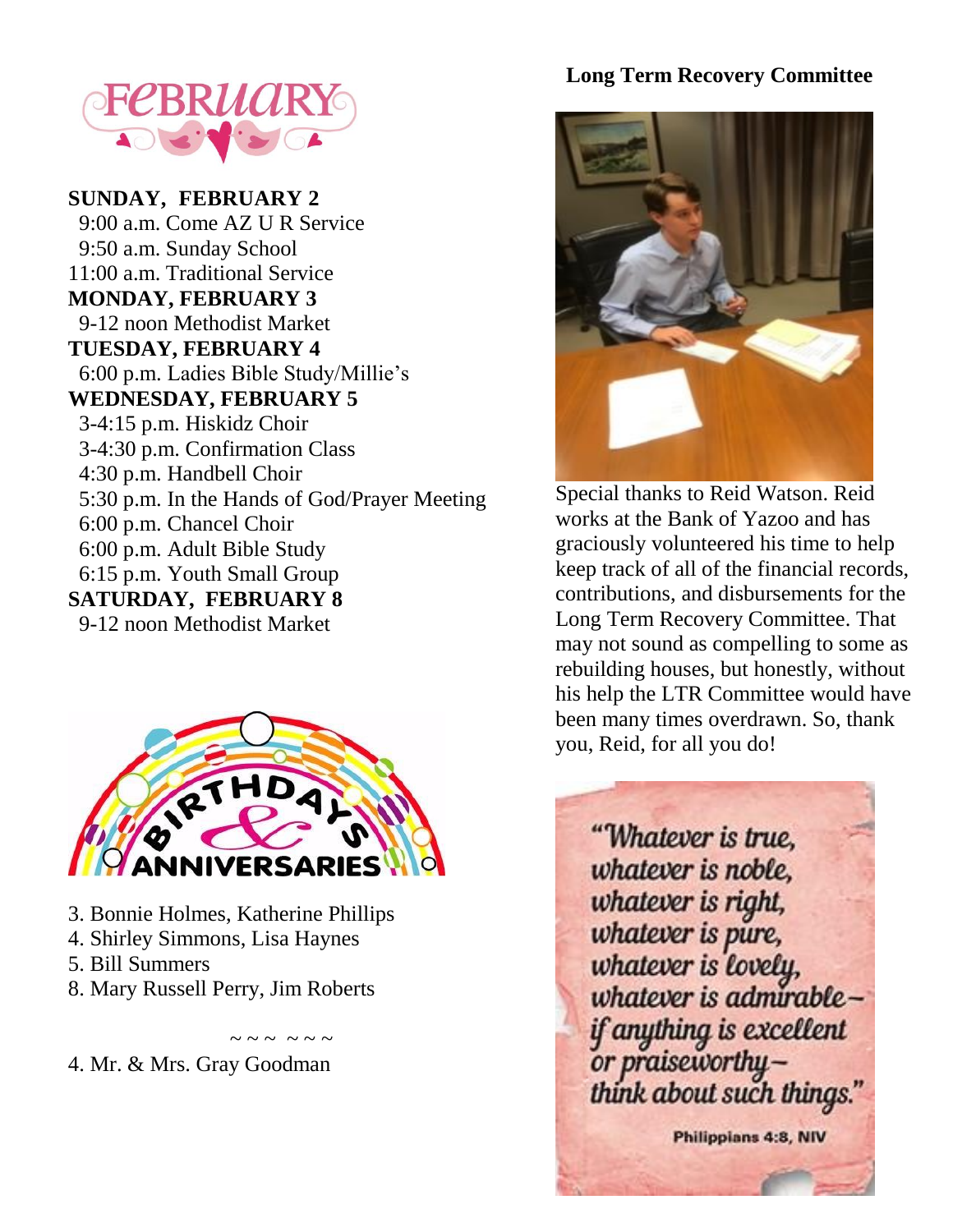Solid ound

## **Solid Ground Youth**

 This Sunday we will begin a new session in our Fathom Series. We will be learning more about the teachings of Jesus. This lesson has us taking a closer look at Jesus' disciple, Thomas. Having questions and taking risks in our faith is important. This is the only way for us to grow in our faith and spiritual walk.

### **Sunday Night Youth**

 This week, our youth group will be gathering at the home of Jana and Andy Bardwell for a "Super Bowl Party." Please bring some type of pick up food/appetizer or sweet treat. We will meet around 5:00 p.m. at their home for a night of fellowship.

### **Wednesday Night Small Group**

 Wednesday night small group has picked back up. We will continue with the Study we began last week, *What Do You Allow to Define You?* This 6-week study will take us on a journey to understand who we are. Last week focused on the question, "Who are you really?" This week we will discuss our unique design, and talk in more depth about our purpose.

## **Spring Break Trip**

The Spring break trip for March 9-13 to Pigeon Forge is completely full, and we are excited to have our youth spend a week of fellowship together. We have some fun and exciting adventures planned. Please remember that the final payment for the trip is due on February 23.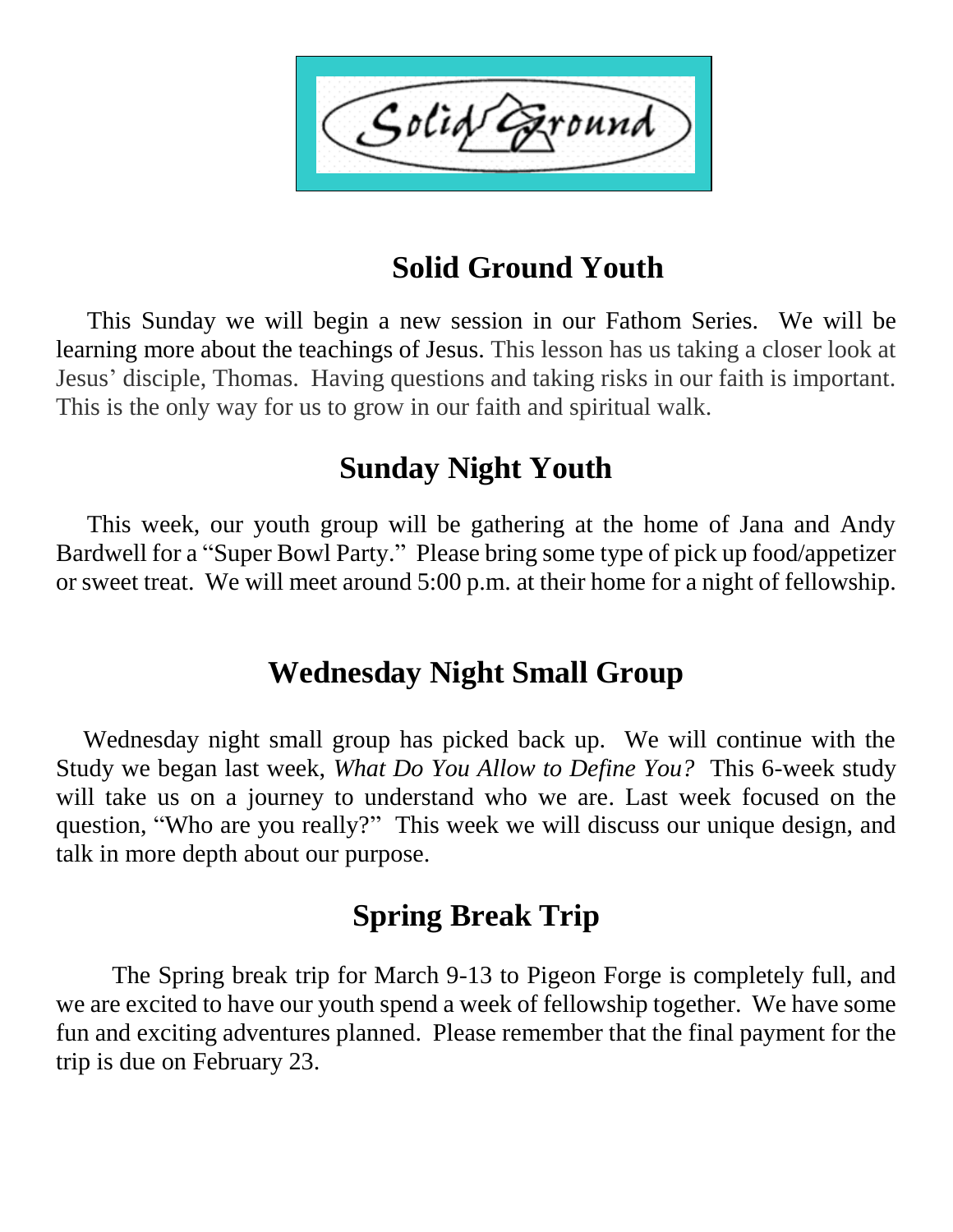



He did what was right in the Lord's eyes. 2 Kings 22:2

 For the next several weeks, our Sunday school lessons will be focused on leaders. In the Old Testament, the Israelites seemed to follow a pattern. They found themselves under the rule of the enemy and would call out to God for help. God found a strong leader to help His people. This week we will hear the story of Deborah, one of those leaders.

#### **Planet 456**

 Planet 456 Bible study will **NOT** meet this week due to the *Super Bowl*. We will resume next week and continue begin with our new study, *Defined, Who God Says You Are*. This study is an 8 week Bible study guiding kids to find their identity in Christ, based on selected passages from Ephesians. This study is by the Kendrick Brothers, the authors of the film *Overcomer*.



**Confirmation Class** 



### **Confirmation**

Confirmation classes for our  $6<sup>th</sup>$  graders continue to meet every Wednesday through February 12<sup>th</sup>. We will meet at the church from 3:00 – 4:30p.m.